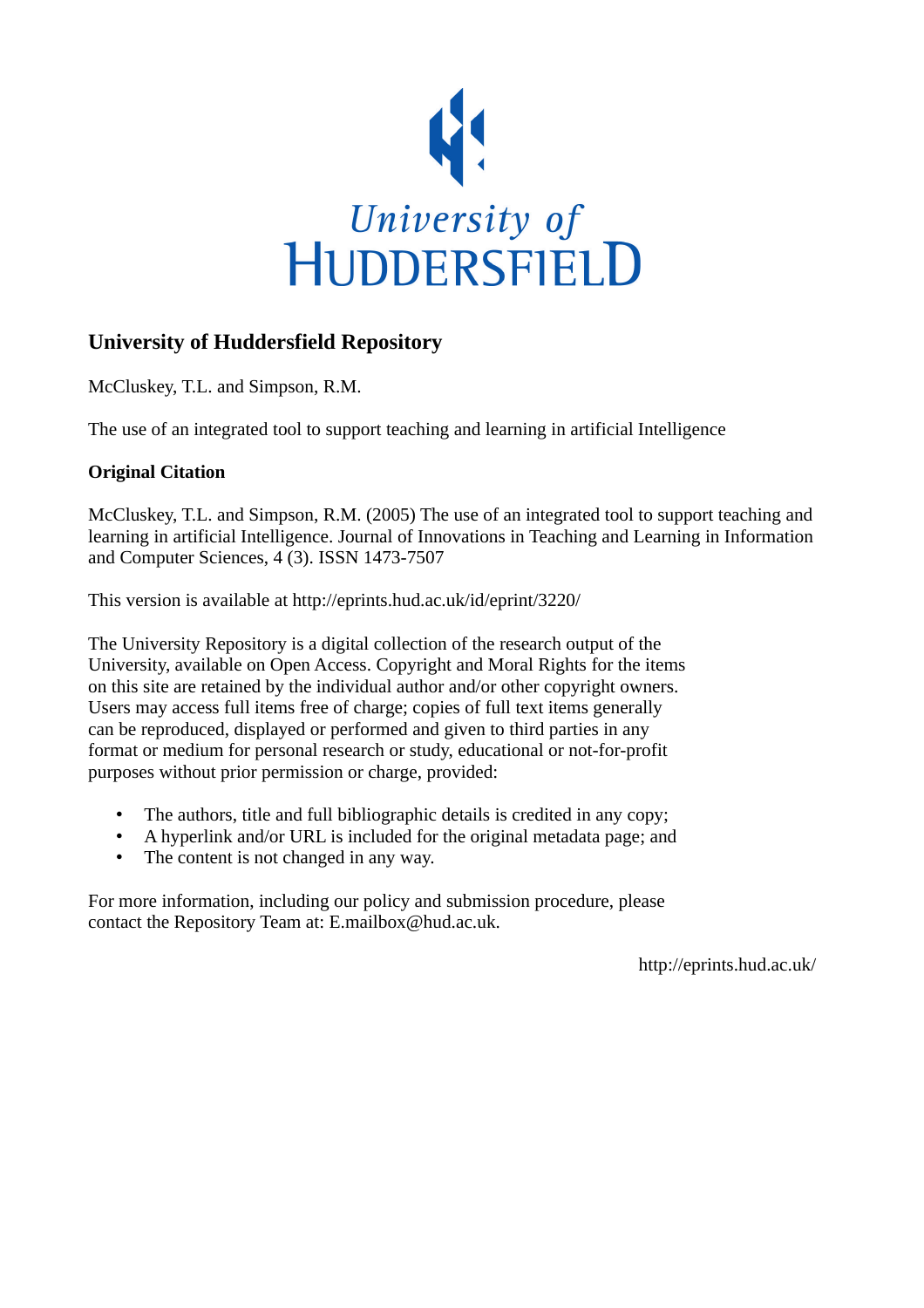# The Use of an Integrated Tool to Support Teaching and Learning in Artificial Intelligence

T. L. McCluskey and R. M. Simpson University of Huddersfield,Queens Gate,Huddersfield, HD13DH, UK **email:** r.m.simpson@hud.ac.uk t.l.mccluskey@hud.ac.uk

**Abstract:** Teaching of knowledge-intensive AI is particularly hard as the process of how knowledge is acquired is difficult to grasp without practical experience. Acquiring and using knowledge about actions, events, processes is especially difficult because of the temporal nature of the subject matter. In this paper we report on a tool called GIPO that has been used for teaching AI students the areas of knowledge acquisition, knowledge engineering, automated planning and machine learning. We give a short walkthrough of some of GIPO's functions, indicating some of the learning opportunities offered. We then compare GIPO with other interfaces used in the computing curriculum. We argue that using a high level integrated tool such as GIPO for supporting teaching and learning improves the students' learning experience, and helps integrate the theory and practice in a range of AI and related subject areas.

## **1 Introduction**

The teaching of knowledge-intensive AI is difficult both from a theoretical and practical perspective, because of the peculiar problems to do with acquiring and crafting knowledge bases. The process of how knowledge is acquired is not easy for a student to grasp without practical experience of the process. As is the case with programming and design, it seems that a tools environment that allows the student to effectively apply the theory in a practical scenario is desirable. From our experience, a useful tool to help in the teaching of AI within the computing curriculum should:

- connect a range of theory taught during lectures with the application of the theory during practical classes; it should support a wide range of the curriculum, as the student has not the time to learn to use many tools
- integrate AI with other subject areas taught at advanced undergraduate level in computing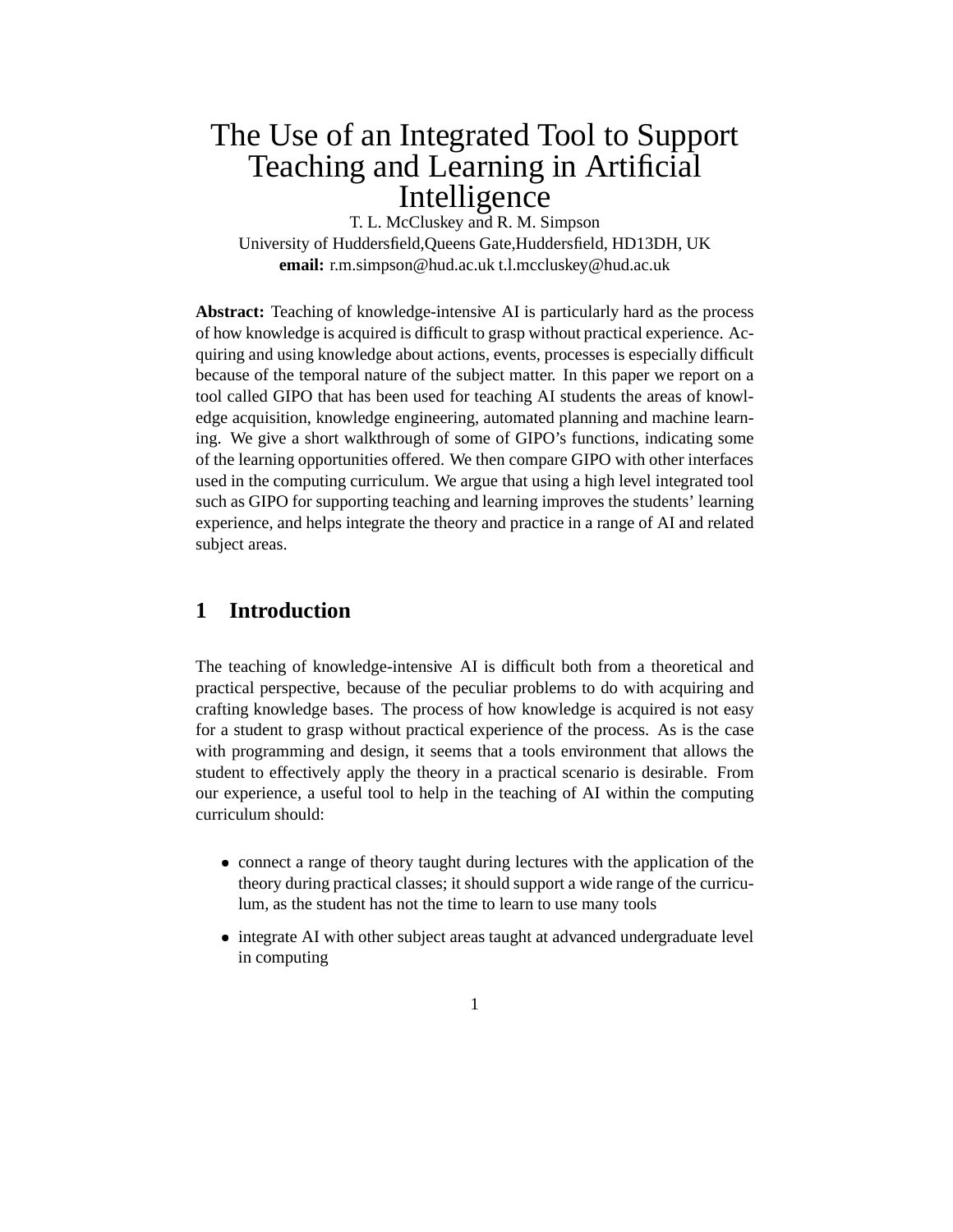be as simple as possible to use, having a familiar look and feel, but also be effective in allowing the student to produce non-trivial implementations of AI

Traditionally AI has been taught within practical sessions by the introduction of declarative programming languages such as Prolog, Lisp and Haskell. While this satisfies the first two points, it is not easy to lead students to build or integrate advanced AI functions from the basis of a programming language. The tutor would implement AI algorithms to expose their workings, but knowledge intensive issues such as domain modelling would be harder to illustrate.

In this paper we report on a tool called GIPO that has been used for teaching AI students knowledge engineering for AI Planning for a number of years. We argue that GIPO meets the criteria set out above and helps students understand and integrate aspects of knowledge acquisition, knowledge engineering, automated planning and machine learning. We show how the tool's features supports teaching and the student's learning experience, and helps integrate the theory and practice in a range of AI and related subject areas.

### **1.1 History and Overview of GIPO**

GIPO<sup>1</sup> the 'Graphical Interface for Planning with Objects' [12] (pronounced GeePo) is the name of a family of experimental tools environments for building planning domain models, providing help for those involved in knowledge acquisition, domain modelling, task description, plan generation and plan execution. GIPO was an output of the PLANFORM project [10], and has been demonstrated in several major AI conferences, for example at ECP'01 in Toledo, Spain, at ICAPS'03 conference in Trento, Italy, and at EKAW'04 in the UK. It was used in the tutorial track at AI-2003 in December 2003 at Cambridge, and is being entered to the ICAPS'05 knowledge engineering competition at Monterey, USA in June 2005. Two versions of GIPO - GIPO 1 and GIPO II - are available for downloading from the website, and new versions are currently being produced.

GIPO integrates a range of planning tools to help the user explore the domain encoding, and determine the kind of planner that may be suitable to use with the domain. In particular it has:

<sup>1</sup> http://scom.hud.ac.uk/planform/gipo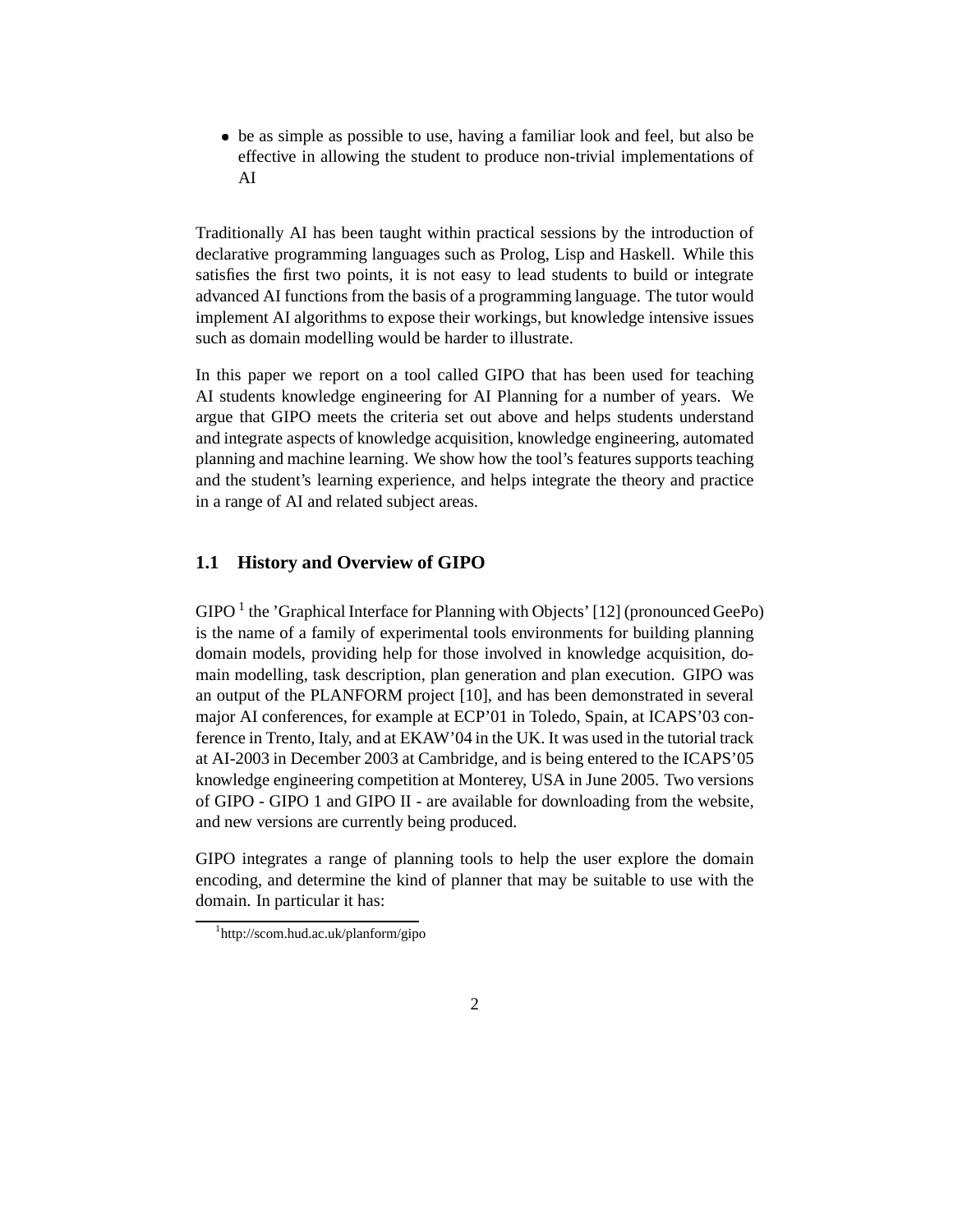1) graphical tools and visual aids for the input/display of objects, object classes (sorts), predicates, constraints, states, operator schema, and tasks. There are familiar point and click, drag and drop functions to help the user build up a new domain or reuse existing components.

2) validation checks for consistency across parts of the developing domain model. Once operator schema have been developed GIPO features a 'plan stepper' which helps the user build up their own solutions to problems in a kind of 'mixed-initiative' mode.

3) resident plan generation engines, and an API for plugging in to third party AI planners. A plan animator / visualiser displays a planner's solution to a problem in terms of the objects which are effected by the plan. This can be stepped through by the user to see the effects of operators on objects and their properties.

A key design goal in building the tool's interface has been to allow the creation of a specification in terms of images that describe domain structure at a high level of generality. The tool takes care of the detail of the syntax of the underlying specification, making it impossible to construct a syntactically ill-formed specification. The process of domain model development on which this is based is detailed in the literature, see references [6, 5] for more details.

In the next section we give a short walkthrough of some of GIPO's functions, indicating some of the learning opportunities offered. We then compare GIPO with other interfaces and tools used in the computing curriculum - the B-tool, Protege and Petri Nets.

# **2 GIPO Walkthrough**

We have found it useful to present the student with two paths through the material:

- an online tutorial on how to construct domains: the student is led through a staged method of domain development
- analysis and execution of a 'ready-cooked' domain model: this way the student can at an early stage see the result of domain building - being able to bind the model with a planner of choice and being able to solve planning problems.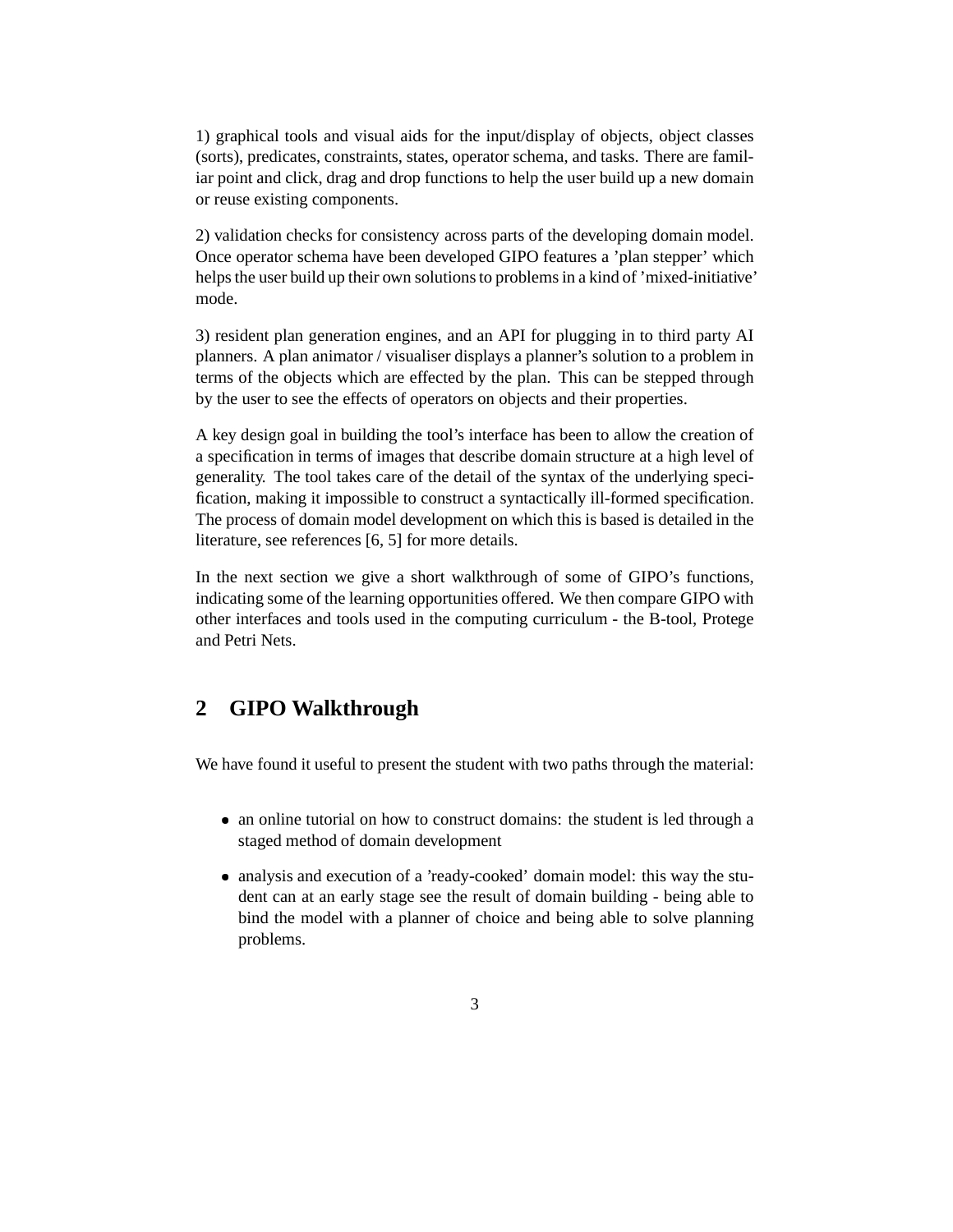| <b>Sort View (Expert)</b>    | ಕ್ ಡೌ                                         |
|------------------------------|-----------------------------------------------|
| AllSorts                     |                                               |
| $\overline{\mathbf{S}}$ car  |                                               |
| $0$ carl                     |                                               |
| car2                         |                                               |
| person<br>انگه               |                                               |
| O fred                       |                                               |
| sue                          |                                               |
| 1S)<br>tent                  |                                               |
| $0$ tentl                    |                                               |
| place<br>IRI                 |                                               |
| O keswick                    |                                               |
| helvelyn<br>n                |                                               |
| fairfield                    |                                               |
| honister                     |                                               |
| derwent                      |                                               |
| couple<br>ISI                |                                               |
| $0$ couple1                  |                                               |
| <b>Sort Name</b>             | $\mathbb{R}$ Add<br><b>ff</b> Delete Selected |
|                              |                                               |
| <b>Object Name</b>           | Add Object                                    |
| go Verify<br><b>B</b> Commit | <b><i>ff</i></b> Restore<br>Close             |

Figure 1: The Sort Editor

We sketch the main steps that the student is led through when using GIPO's online tutorials. This follows a simple knowledge formulation method useful for building up structured planning domain models [6]. The central conception used to raise the level of abstraction in domain capture is that planning essentially involves changing properties and relationships of the objects that inhabit the domain. This appeals to computing students' intuition and is consistent with their studies in object-oriented programming and design. Knowledge is structured around object descriptions, their relationships and the changes they undergo as a result of the application of operators during plan execution (in contrast to the traditional literal-based approach used in Planning languages such as PDDL [3]). The student identifies the kinds of objects that characterise the domain, and organises them around distinct collections of objects, which we call *sorts*, into a hierarchy. Object instances for each sort are identified. Each object instance in a sort is assumed to have identical behaviour to any other object in the sort. To assist in this element of the conceptualisation GIPO provides a visual tree editor (Figure 1). Domain checking at this initial stage involves enforcing the tree structure and requiring that node names (for sorts and objects) are unique.

The student describes the sorts by identifying predicates that characterise the properties of a typical object of each sort and relationships that hold between objects. We provide an editor to define predicates by a process of drag and drop from the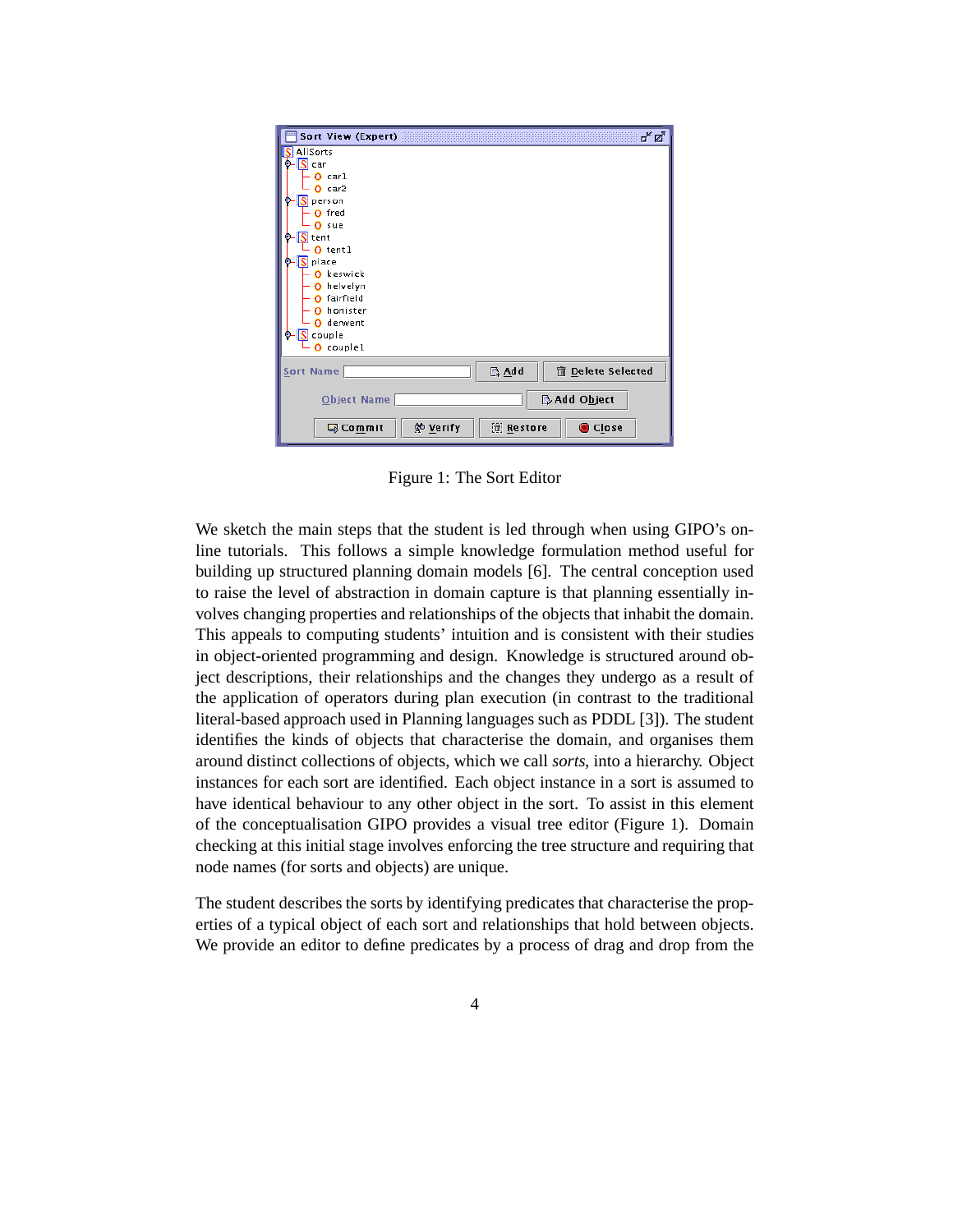sort tree previously defined. Sorts are *static* or *dynamic* depending on whether or not objects in that sort are affected by actions during plan execution (ie change state). Next the student specifies the constraints on dynamic objects/sorts. This is done primarily by characterising each valid state of an object of each dynamic sort. Typically each member of a sort may be in only one state at any time, and that during plan execution the object goes through *transitions* which change its state. A *substate* of an object (called here *'substate'* to distinguish it from a state of the world, which is formed from a collection of substates) is the set of all properties and relations referring to that object that are true.

For each sort *s*, the student uses GIPO to encode state constraints by specifying all the sensible interpretations of predicates describing *s*. The substate definitions derived from this process specify the possible Herbrand interpretations determined by considering the domain and its constraints. These form the basis of much of the static validity checks that can be carried out on the completed domain specification. For example, it the sort is 'door', and predicates are closed, locked and unlocked, then the student would use the tool to state that the only possible interpretations that can be true are:

locked and closed; unlocked and open; unlocked and closed

Any other combinations (eg open and locked; or locked, closed and open) are excluded. The problem of forming a substate definition of a *dynamic* sort is more complex when there are relational predicates referring to that sort and possibly to other *dynamic* sorts as well. The collection of all such substates for the object will be such that at any instance in time exactly one such substate description will be true of the object.

The student uses the editor illustrated in Figure 2 to construct substate definitions. For each object sort, predicates are selected (from the predefined list) will characterise a single substate. The process is repeated until all possible substates for the sort are defined. The possible unifications of variables of the same sort or between variables belonging to the same path in the sort tree hierarchy can be restricted using a visual indication of possibly unifying variables as shown in the figure. The student selects from a popup menu how an individual variable is to unify with a target variable and if the decision is that they must be distinct then a *not equals* clause is generated. This strategy for dealing with the unification of variables is pervasive in the GIPO tool set. The example in the figure in from the famous 'Blocks World' where one possible state of a block is that it is *clear* and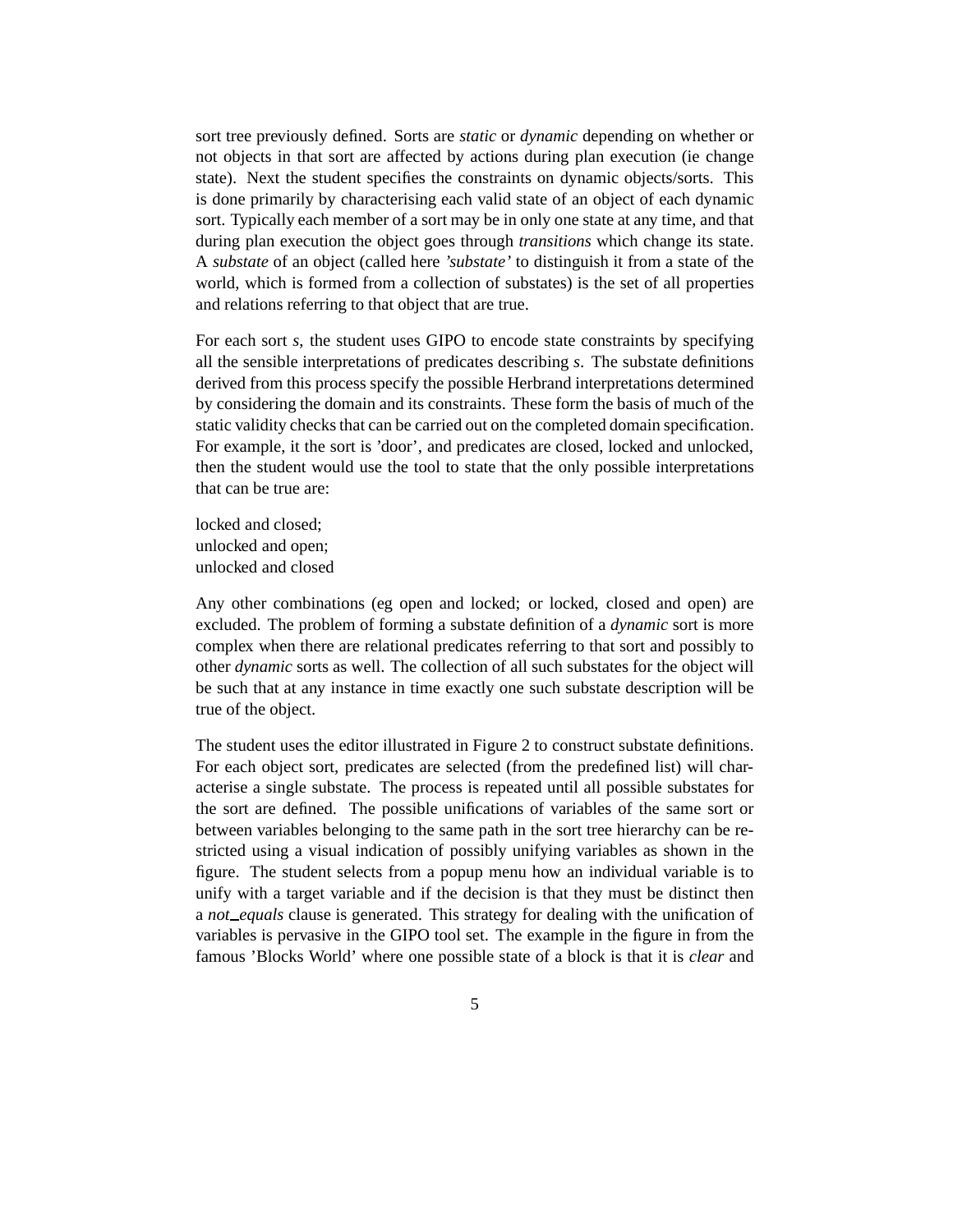|               |                       | State View - Editing Sort [ block ] |                                                                   | 5년 図                      |
|---------------|-----------------------|-------------------------------------|-------------------------------------------------------------------|---------------------------|
| $-$ Sorts $-$ | -Predicates -         |                                     | Edit State                                                        | <b>State Definiti</b>     |
| S AllSorts    | on_block(block,block) |                                     | on_block( $B$ , $B \triangleq$                                    | gripped(B,G)              |
| Ф S block     | on_table(block)       |                                     | Same<br>clear(B)                                                  | $ on_b $ lock $(B, B, 1)$ |
| ⊕ S gripper   | clear(block)          |                                     | Different                                                         | clear(B)                  |
|               |                       | gripped(block.gripper)              | Optional                                                          | ne(B,B1)                  |
|               | busy(gripper)         |                                     |                                                                   | $on\_block(B, B1)$        |
|               | Exactavinnavi         |                                     |                                                                   | ne(B,B1)                  |
|               | x                     | D                                   |                                                                   | on_table(B)               |
|               | $<<$ Remove           | Add $\rightarrow$                   |                                                                   | clear(B)                  |
|               |                       |                                     |                                                                   | on_table(B)               |
|               | Filter By -           |                                     |                                                                   |                           |
|               |                       | ○ First Reference Only              |                                                                   |                           |
|               | All Referenced        |                                     | State Variable Bindings                                           |                           |
|               |                       |                                     | ne(B,B1)                                                          |                           |
|               | @ All Predicates      |                                     |                                                                   |                           |
|               |                       | ◈ Refresh Selection                 |                                                                   |                           |
|               |                       |                                     |                                                                   |                           |
|               |                       | State Variable/ID -                 |                                                                   |                           |
|               |                       |                                     |                                                                   |                           |
|               | в                     | <b>n</b> Change                     | <b>%</b> Update<br><b>m</b> Delete<br>同 Clear<br>$\mathbb{R}$ Add |                           |
|               |                       |                                     |                                                                   |                           |
|               |                       | <b>③ Commit</b>                     | <b><sup>他</sup> Verify States</b><br>Close<br>僧 Restore           |                           |

Figure 2: Substate Editor Tool

that it stands on another block. Specifying a set of Herbrand interpretations with the expression *clear*(*Block*)  $\land$  *on*(*Block*, *Block*) is not adequate, as we assume that any instantiation of a substate definition forms a valid ground substate. We require  $clear(Block) \wedge on(Block, Other) \wedge Block \neq Other$  using the normal conventions for the unification of parameters.

At this stage validity checks can be made to ensure that all *dynamic* predicates appear in one substate definition. If a predicate is dynamic then it must appear in at least one of the substate definitions for at least one of the sorts it refers to. On the other hand, if it appears in a definition for more than one sort the engineer will be warned that the formulation may contain redundant information as discussed above. This should provide the student with an initial view as to the adequacy of her selection of predicates to characterise the changes that the objects in the domain undergo.

### **2.1 Capturing Domain Operators**

The next stage of the knowledge acquisition method, and most difficult task for the student, is to specify operators representing domain actions. Operators in GIPO are conceptualised as sets of parameterised object transitions,  $LHS \Rightarrow RHS$ , where the LHS and RHS are substate classes the sort of the object parameter. An object transition can have different modalities in an operator - normally it is *necessary*, which means the *LHS* is a precondition of the operator, and after the operator is executed the object affected will be in the situation specified by a fully instantiated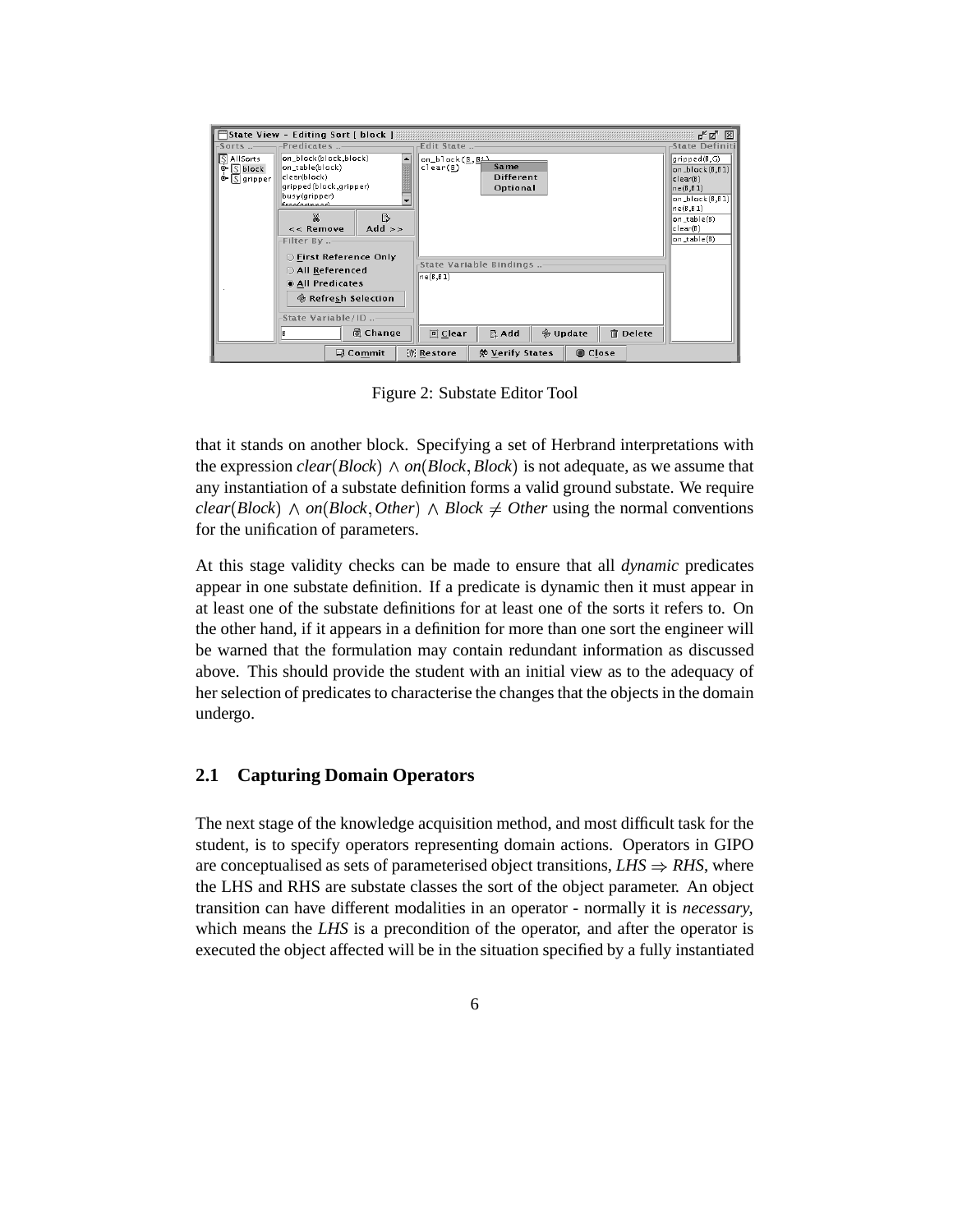#### *RHS*.

The GIPO operator editor helps the student create a graph representation of an operator where the nodes are the LHS and RHS states of the object sorts involved in the operator. Each such node contains an editable state definition. While the use of the 'Operator Editor' is adequate to define operators, students have difficulty primarily due to the possible co-designation of variables across the different nodes presented to the user (although the underlining and right click mechanism described in the state editor is used). Using this manual operator tool illustrates to the student the difficulty of knowledge formulation, particularly to do with actions.

A semi-automated knowledge acquisition tool in GIPO is 'OpMaker [7]: this helps the user to create an operator set simply by providing example solution sequences. The exercise illustrates some of the concepts of 'Learning from Examples' in machine learning - in particular inductive generalisation.

To help explain OpMaker, we use a popular planning application that is supplied with GIPO - the 'Lazy Hikers' domain. Two people (hikers) go hiking and driving around regions of the Lake District, with objects such as *tents, cars, regions*, and actions such as *putdown, load, getin, getout, drive, unload, putup, walk, sleepintent*. They do one 'leg' of a long circular track each day, as they get tired and have to sleep in their tent to recover for the next leg. Their equipment is heavy, so they have two cars which can be used to carry their tent and themselves to the start/end of a leg. To use OpMaker, the student must first create a 'partial' domain model, containing objects, sorts, predicates and state invariants describing the problem domain. The student then constructs (via a drag and drop process) a solution to a pre-defined task - for instance the following is a solution to the task of doing one leg of the circular track and being ready for the next leg in the morning:

putdown tent1 fred keswick; load fred tent1 car1 keswick; getin sue keswick car1; drive sue car1 keswick buttermere; getout sue buttermere car1; unload sue tent1 car1 buttermere; putup tent1 sue buttermere; getin sue buttermere car1; drive sue car1 buttermere keswick; getout sue keswick car1; walk sue fred keswick buttermere; sleepintent sue fred tent1 buttermere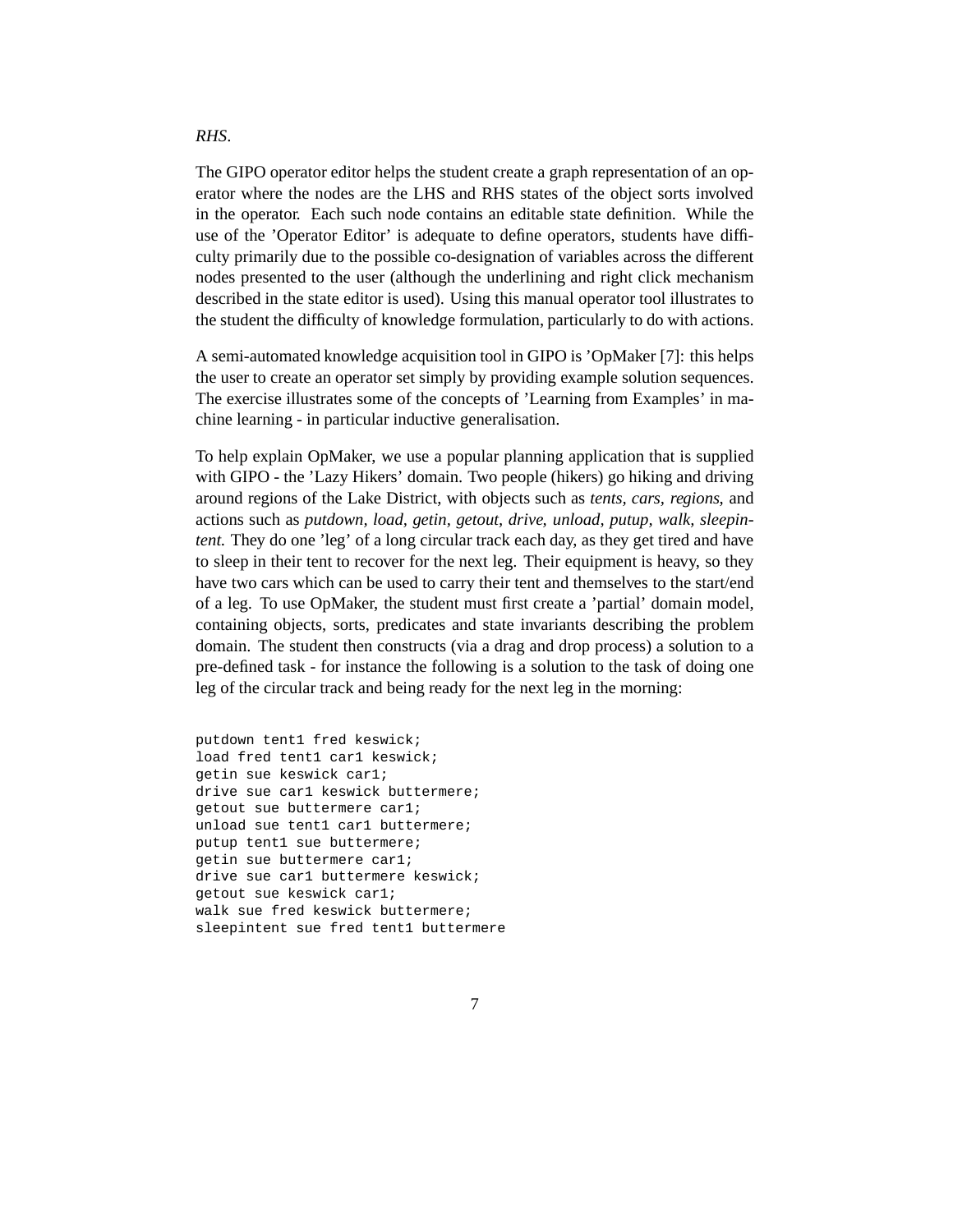The student is encouraged to think of each action in terms of a sentence describing what happens. For example in the last action we think of this as 'Sue and fred sleep in their tent in Buttermere'. Each 'action' consists of an action identifier followed by a sequence of objects that the action depends on or changes.

From the input of a plan such as the example above, and a partial domain model, a full operator set can be induced with the tool. After OpMaker has produced the set of induced operators, another learning opportunity for the student is to compare this set with the handcrafted set supplied with GIPO.

From this stage in process, the student learns:

1) the difficulty in acquiring knowledge about actions

2) how using machine learning techniques one can potentially avoid the need to hand craft action knowledge

3) the problems and limitations of learning from examples to do with convergence of generalisations, the need for knowledge refinement and the importance of 'good' examples in learning.

The construction of operators provides a good opportunity to compare the planning model with work in formal specification of software. For example, many of our students used the 'B-tool' to create software specifications. The pre- and postcondition version of a GIPO operator and an operation specified in B have great similarities as they both specify deterministic, instantaneous actions in terms of predicate descriptions.

### **2.2 Domain Validation Tools in GIPO**

Continuing the analogy with formal specification of software, once the student has built up an initial model of the world it is natural to want to validate it. As in formal specification, this splits into two kinds of validation:

Type 1. checking the model for inconsistencies between component parts

Type 2. checking the model's accuracy with respect to what is being modelled.

With tools such as GIPO, 'local' consistency checks on name uniqueness and hierarchy definition are automatic when these components are being built. Additionally, Type 1 validation includes checks on *global consistency* through various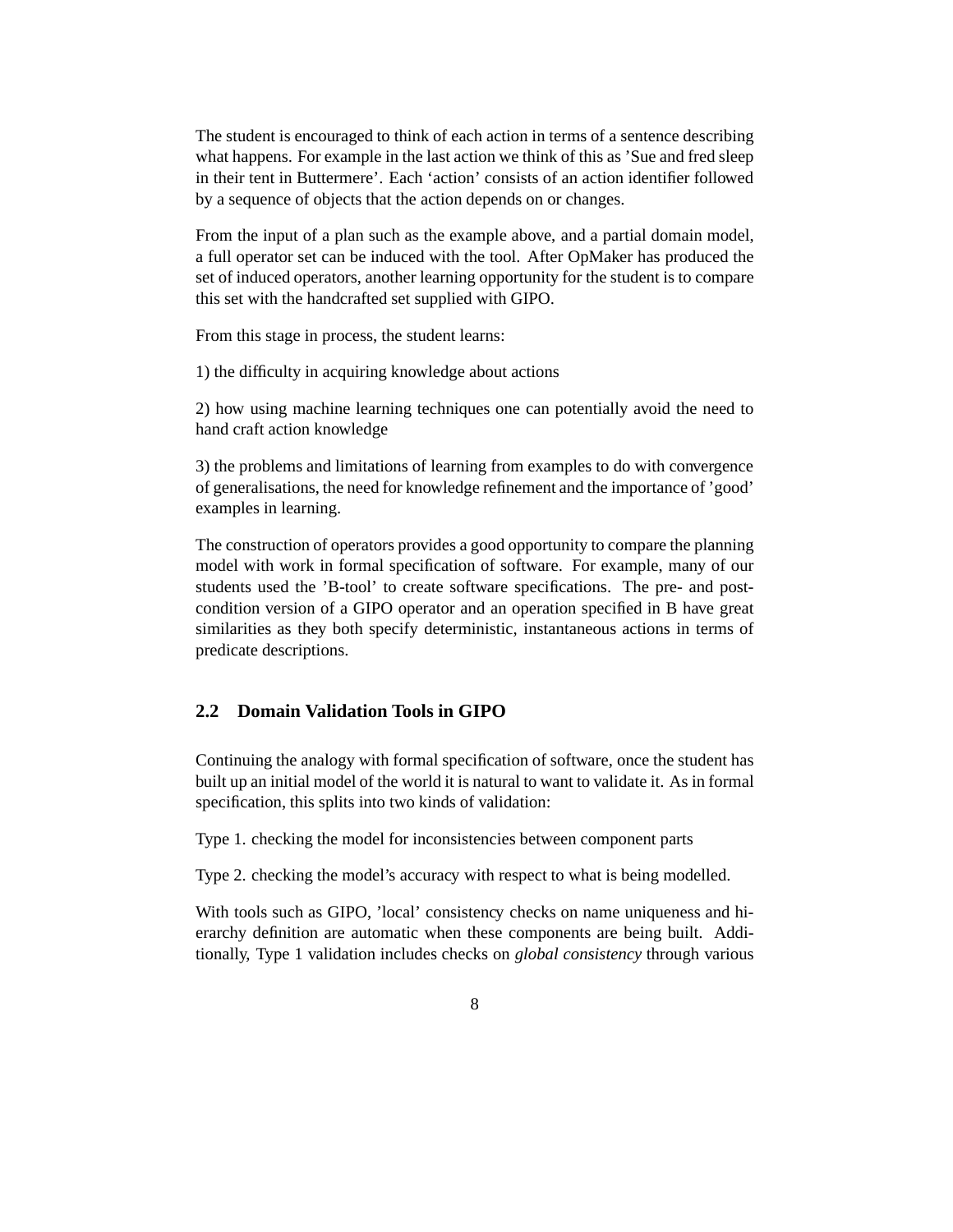forms of 'static' validation. Most effective in GIPO are the checks which verify that operator definitions do not compromise the substate definitions. Additionally the student has several opportunities to learn about and carry out 'dynamic' validation of both Type 1 and 2, using:



Figure 3: The GIPO Stepper

- the *reachability analysis* tool: each substate that is defined for a sort can be indexed against the operators that use them either as consumers or producers. The reachability analysis tool reveals to the student substates that cannot be produced and hence could only ever be used in the initial state of an object; and substates that cannot be consumed and hence form a dead end for the development of an object. These dead end substates are only useful in the development of some other object or are of the kind specified only in a goal condition. The reachability tool can be used in conjunction with OpMaker: it can indicate if the deduced operators do not give an adequate coverage. This is shown by the existence of defined states that are not referenced by any operators.
- the *manual stepper*: the student can dynamically check a domain is adequately specified against a set of problems by using the manual stepper. The student uses drag and drop to select operators, and pop-up menus to instantiate them, effectively attempting to solve their own planning problems using the model. Each operator is applied in the current state to generate the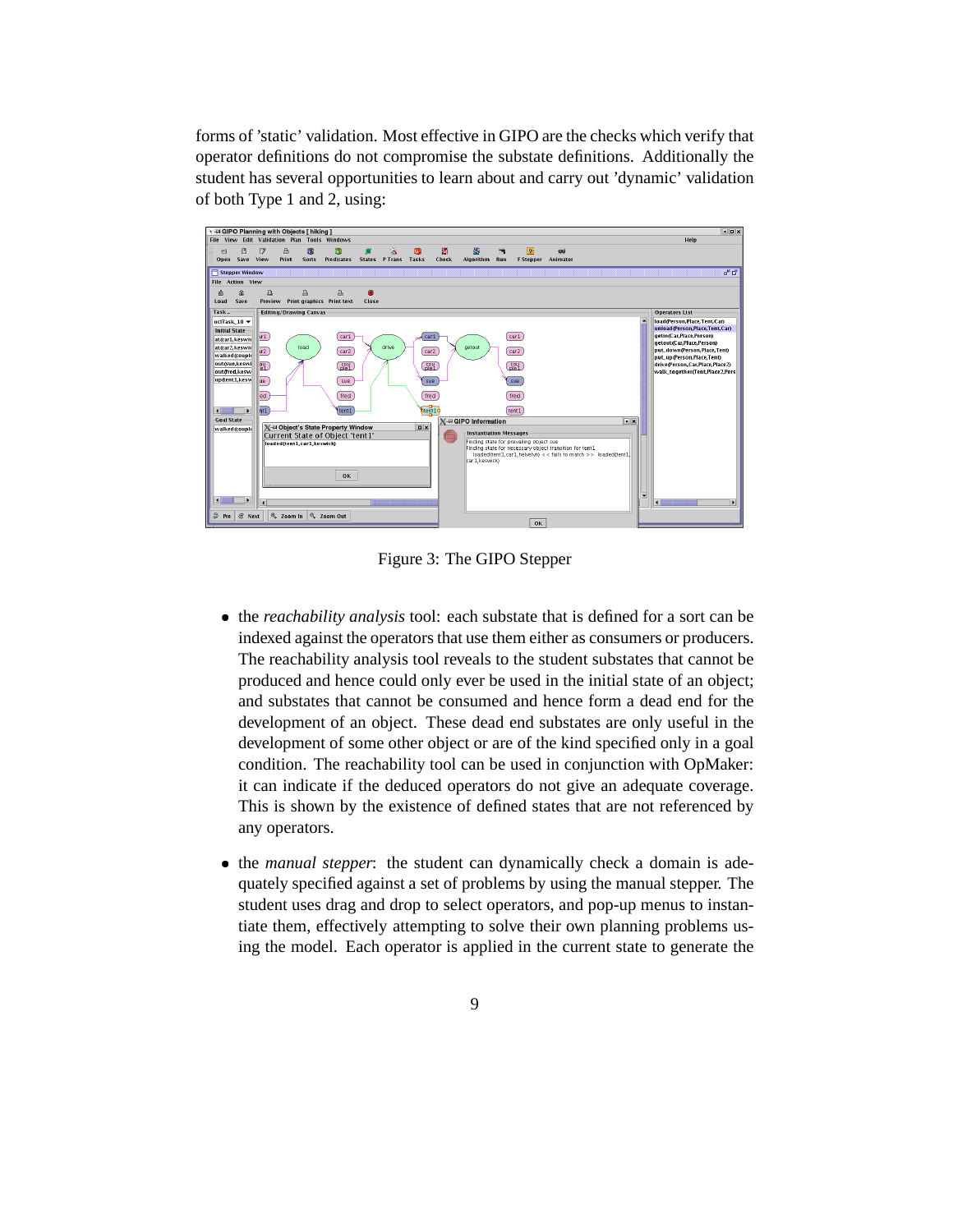consequent state. The student proceeds in this manner to verify that the domain and operator definitions do support the known plans for given problems within the domain. The stepper operates as a manual forward planner, with results of each object transition caused by an operator shown graphically (see Figure 3).

 running planning engines: the student can, of course, execute one of the supplied planners within GIPO on specified tasks. Such is the intractable nature of planning problems that his has to be carefully controlled by the tutor and GIPO. Depending on the planner / task combination chosen, the solution may not be found for a good period of time. GIPO has its own planning engines, but third party planners are easy to integrate (we often use the FF [4] planer, which was a past winner of the International Planning Competition). After a planner has returned a solution, the student can step through the solution using GIPO's *animator* tool. This takes the results of a planner and produces a graphical representation of the object transitions using the same layout as the stepper.

We have outlined the main components of GIPO above - more details can be found in the AI Planning literature e.g [7]. The overall architecture of the GIPO is shown in Figure 4. At the heart of GIPO is an object centred internal representation of domains (as shown in the figure in the Internal Representation box). To enable GIPO to be used as a general domain modelling tool we have developed translators between our internal language and the planning domain language PDDL [11]. The API enables external planning systems to interface to the tools, to provide scope for testing and fielding alternative planning algorithms to those internal to GIPO.

### **3 Using GIPO in Teaching and Learning**

GIPO has been used in the teaching of intermediate and final year undergraduates, in both introductory and advanced AI modules. It offers a wide range of learning opportunities in AI, through knowledge acquisition, knowledge formulation, validation and maintenance of domain models, inductive learning and automated plan generation. Although numbers of student groups (typically 15-20) are too small to make any statistical claims, anecdotally GIPO seems to help students seem to *integrate* AI knowledge learned in lectures, and to reach a *deeper* level of understanding of 'dry' subject matter on say the acquisition of knowledge.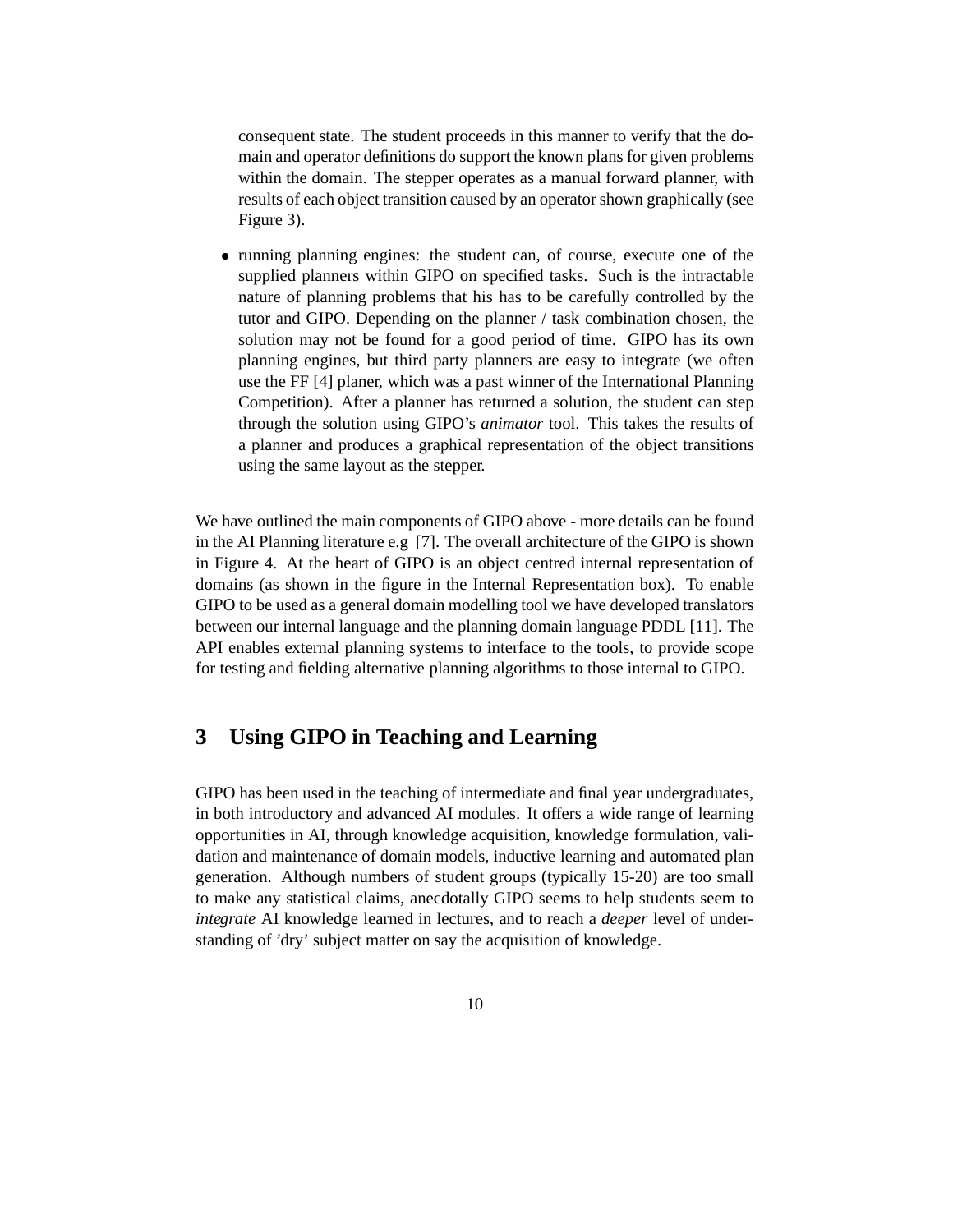

Figure 4: Architectural Breakdown of GIPO

Students are supported by an online three part tutorial, which introduces them to the subject matter in a step by step fashion, by leading them to develop a simple example domain model. Part one of the tutorial introduces the 'flat' model, where operators are primitive and separate. Part two introduces a hierarchical model of plan operators, which amounts to a principled approach to HTN planning. Finally part three introduces the OpMaker operator learning method. Whereas the tutorials lead the student through the features methodically, for learning about specific features GIPO has an online, hyperlinked user manual. For those students who need to dig deeper (for example final year project students) GIPO also has a language manual which defines the underlying knowledge representation language.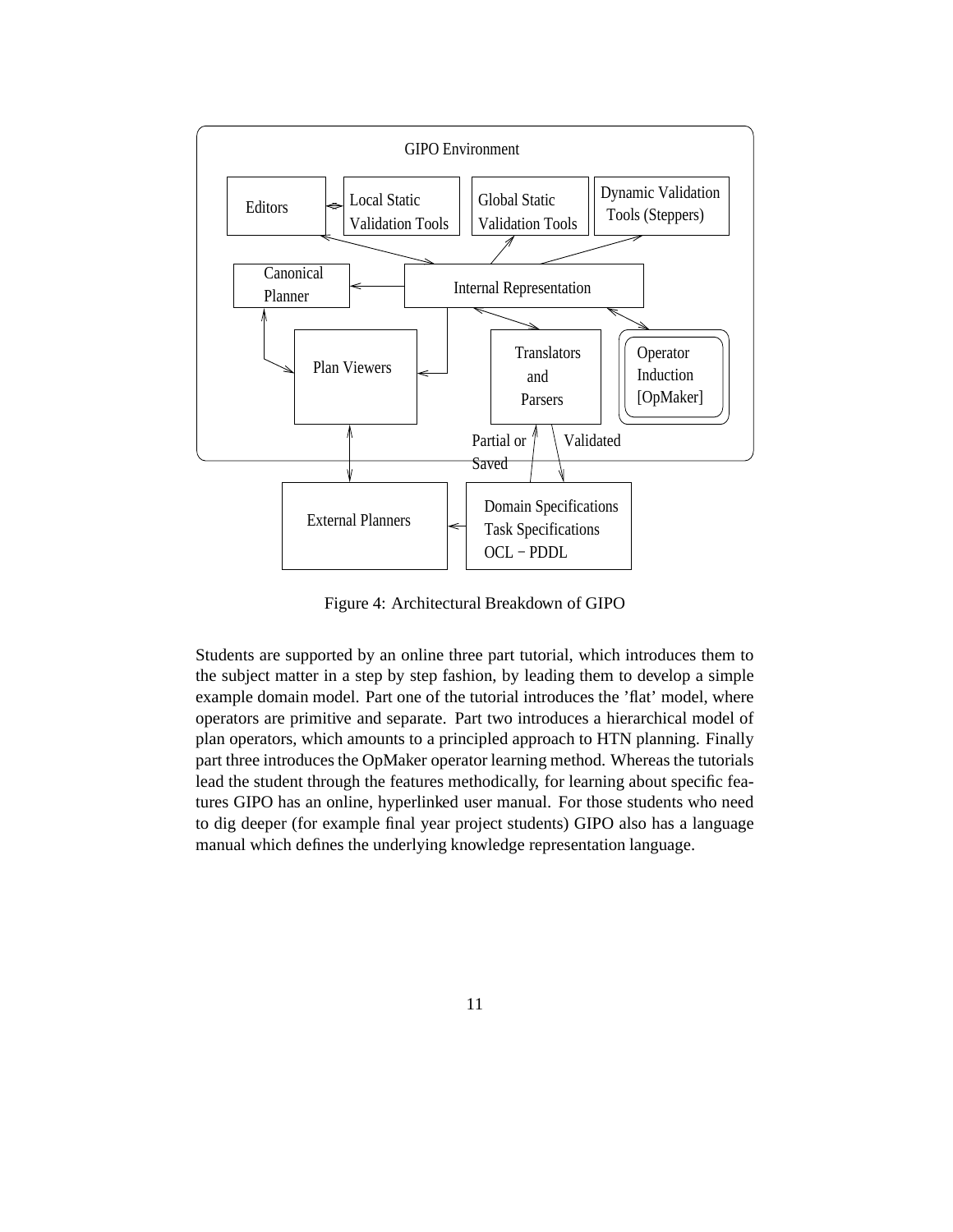# **4 Comparison with other specification/modelling tools used in IT Teaching**

It is common now for undergraduate students to be expected to understand and use a wide range of GUI tools for constructing programs, designs and specifications. Here we describe some currently in use (in particular within our own undergraduate degree) and compare and contrast them with GIPO.

**The B-Toolkit**: As with AI, the teaching of rigorousspecification and development of software is particularly challenging. The B-toolkit [1], though built and aimed at commercial applications, has been successfully used in teaching for a number of years in our own curriculum. It alleviates the onerous task of constructing and discharging proof obligations. The student can understand the need for such rigor and view the effects of such proof tools with respect to uncovering and identifying errors, without the need for them to produce hand proofsthemselves. As mentioned above, state-based software specification languages have many features in common with 'classical' AI planning domain languages. These shared features are used to provide useful analogies to the student, in particular:

- the concept of a 'state'
- the need to construct operators in terms of pre- and post-conditions and state transitions
- the underlying assumptions of default persistence and the 'closed world'
- the use of invariants to help in validation and model documentation.

Of course the objectives of both tools are different - one to rigorously develop software, the other to develop an application that solves planning problems. In general the B-tool allows the user to input more precise details of a domain, and is more meticulous at uncovering errors. On the other hand, GIPO's range of dynamic tools (the stepper and the use of plan generators) give it an extra dimension that both stimulates students and allows more scrutiny of the domain model components. One can simulate operator execution using the B-tool (and hence this gives a primitive plan stepper), but not plan generation as with GIPO.

**Protege-2000**: Protege [2] is a well established knowledge acquisition tool which aids the user in building up domain modelsin description logic. As with the B-tool,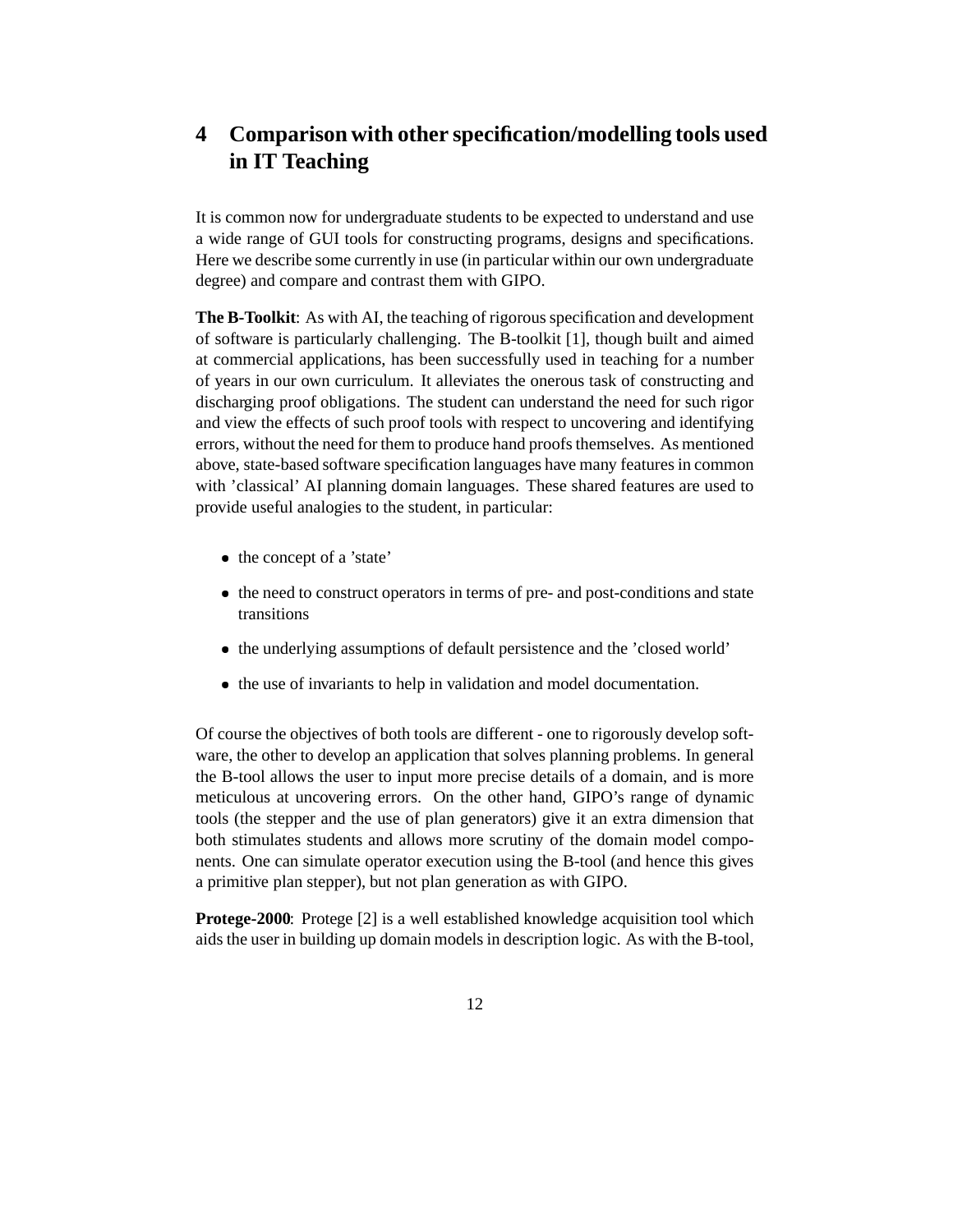it is not designed originally for use in teaching and learning, but it has many features which make it usable by 'non-experts'. Our final year undergraduate students are exposed to it in a module entitled "The Semantic Web". Protege is quite a general tool: here we used it to build up ontologies written in the OWL language [9]. Its interface is similar in some ways to GIPO - the usual array of GUI features can be used to build up object hierarchies and input propositions and class constraints. Protege has many interesting features for the student:

- there are online tutorials that slowly build up a student's knowledge of relevant features
- a DL theorem prover such as RACER can be hooked up to check classes for consistency (ie the definition allows at least one member). Also, class hierarchies can be re-assembled as more properties of the classes are input. This relies on the use of subsumption to check whether one class subsumes another.
- the OWLViz plugin can be used to visualise the class hierarchy of the developing DL theory. We found this feature crucial for students, as after changing a theory and re-running subsumption the student can see clearly the new classes.

While there were similarities with GIPO in the initial stages of domain (ontology) acquisition, Protege lacked the facilities to 'execute' the model in any way. This is not the fault of Protege, but the fact that OWL ontologies are currently capable of encoding only static knowledge. Students seemed to find GIPO more satisfying as they could build, view, validate and then **execute** the model. This ability to involve the model in some kind of constructive operation (ie plan generation) helped the student to see what the point of the knowledge acquisition process was.

**Petri Nets:** The Petri Net (PN) has been a well-known formalism used to specify and analyse actions in concurrent systems (and other related systems) since the 1960's. PNs are a popular graphical notation used in teaching as they are relatively easy to understand, yet have a formal basis. Additionally there are online tools which can be used effectively in practical sessions. Superficially, there are many ideas in common between GIPO's view of AI Planning and Petri Nets: the idea of a 'token' in PNs is very similar to an object instance; PNs have transitions (although PN transitions are actually more like instantiated planning operators that parameterised transitions used as the basis of GIPO's operators). The main differences between GIPO and PNs are that (a) PNs are aimed primarily at requirements modelling and capture for real-time systems, rather than domain modelling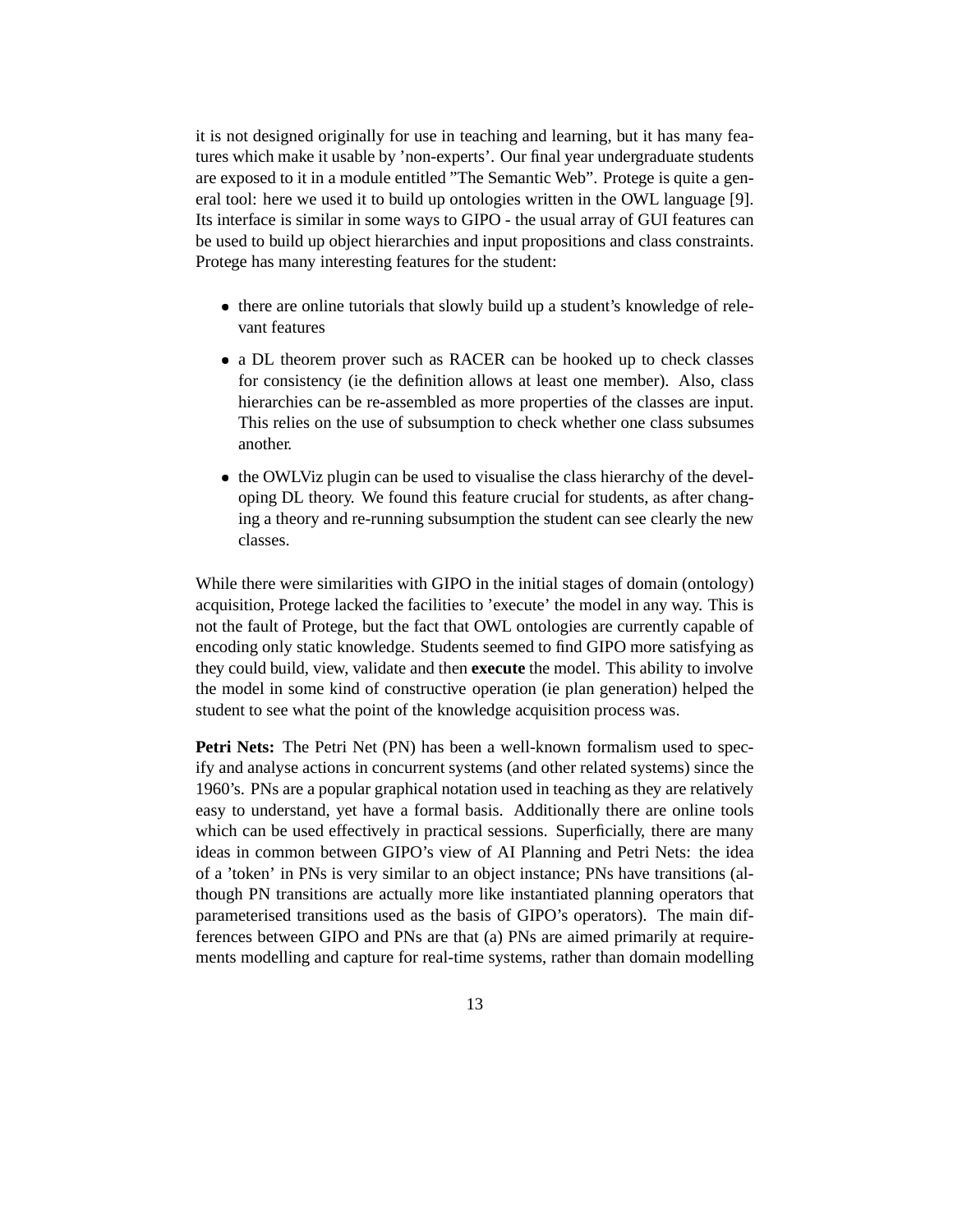for AI planning (b) PNs emphasise *execution simulation* rather than just domain modelling; (c) 'Places' in PNs do not map across naturally to the idea of states as parameterised predicates.

## **5 Conclusions and Future Work**

In this paper we have illustrated the use of the GIPO tool, and shown how it helps students apply theory (such as in knowledge representation, knowledge acquisition and formulation) that they have learned during lectures. Its interface and underlying language uses the object metaphor similar to other tools that students use in the computing curriculum. Students are able to use it both to gain experience of a wide range of AI topics (knowledge acquisition, automated planning, learning from examples) and to obtain a deep knowledge of topics in these areas. For example, a student may learn about algorithms for learning from examples, and representations for planning operators, but without application the knowledge is somewhat stale. Using GIPO the student can use the OpMaker tool to induce planning operators, thus both sustaining their knowledge of these areas and integrating the two together. Additionally, we have argued that GIPO helps students see the commonalities between AI with other subject areas, helping them to integrate new knowledge with other parts of the curriculum.

We plan to further widen the scope of the GIPO tool. Two new versions are currently undergoing alpha-testing and will be available online shortly:

- GIPO III: this version is for domain models that require a much more expressive representation language that a traditional 'propositional' form. While GIPO III is based on the same object-centric view of the world as GIPO I and GIPO II, it allows the user to model continuous processes and events (as well as actions), and allows numeric properties of objects to be specified.
- Object Life History and Generic Type interface: this tool forms another knowledge acquisition input into the tool (in the same way as OpMaker). It allows the student to enter a diagram recording the transitions of objects, and automatically create domain operators. It also allows the user to re-use prestored object patterns that represent typical dynamic objects. For example, Lazy Hiking domain object behaviour can be derived from a combination of generic objects we call *mobile*, *bistate* and *portable* (see [8] for details).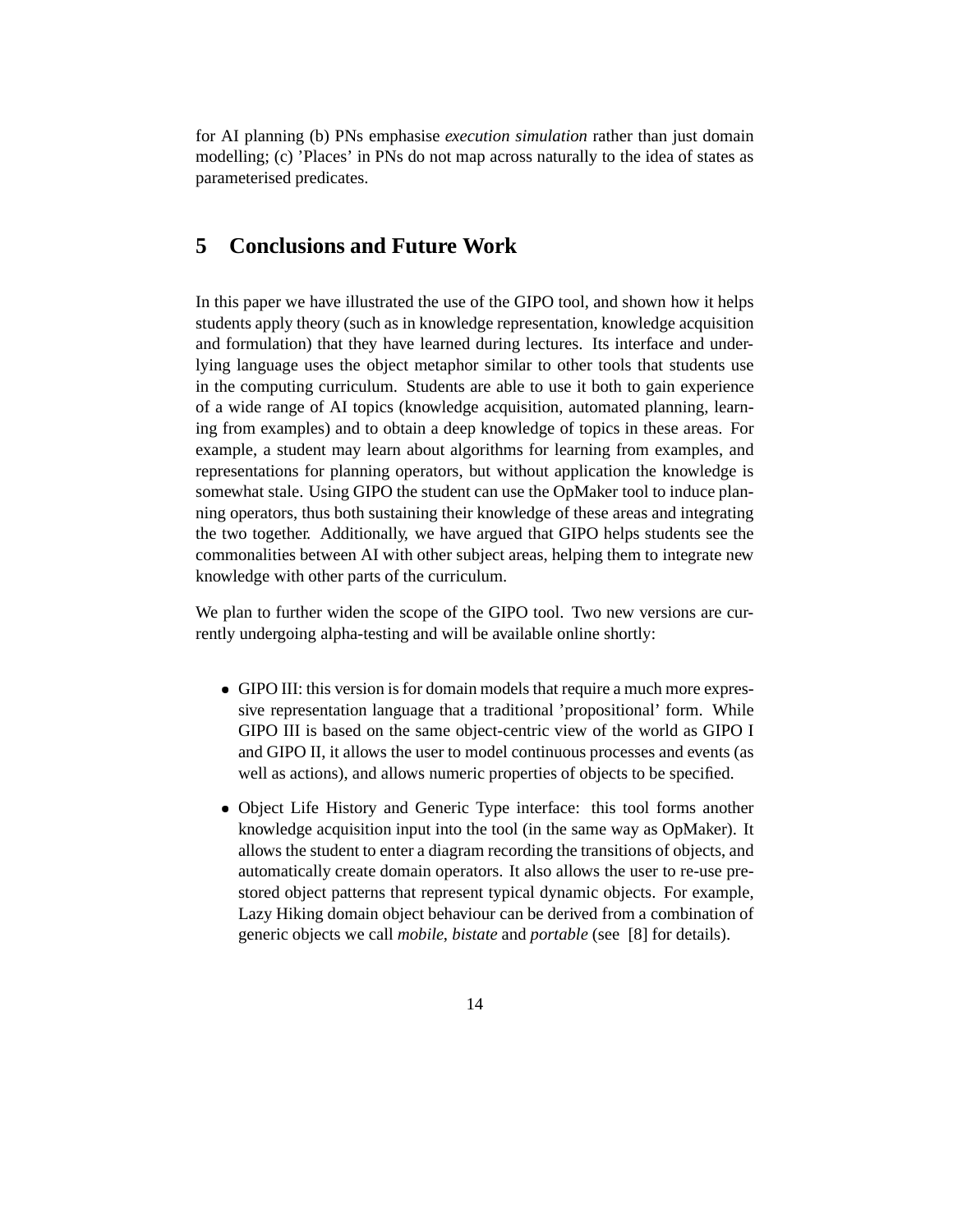### **References**

- [1] B-Core (UK) Ltd. http://www.b-core.com/.
- [2] John H. Gennari, Mark A. Musen, Ray W. Fergerson, William E. Grosso, Monica Crubezy, Henrik Eriksson, Natalya Fridman Noy, and Samson W. Tu. The evolution of Protege: an environment for knowledge-based systems development. *Int. J. Hum.-Comput. Stud.*, 58, 2003.
- [3] M. Ghallab, A. Howe, C. Knoblock, D. McDermott, A. Ram, M. Veloso, D. Weld, and D. Wilkins. Pddl - the planning domain definition language. Technical Report CVC TR-98-003/DCS TR-1165, Yale Center for Computational Vision and Control, 1998.
- [4] J. Hoffmann. A Heuristic for Domain Independent Planning and its Use in an Enforced Hill-climbing Algorithm. In *Proceedings of the 14th Workshop on Planning and Configuration - New Results in Planning, Scheduling and Design*, 2000.
- [5] D. Liu and T. L. McCluskey. The OCL Language Manual, Version 1.2. Technical report, Department of Computing and Mathematical Sciences, University of Huddersfield , 2000.
- [6] T. L. McCluskey and J. M. Porteous. Engineering and Compiling Planning Domain Models to Promote Validity and Efficiency. *Artificial Intelligence*, 95:1–65, 1997.
- [7] T. L. McCluskey, N. E. Richardson, and R. M. Simpson. An Interactive Method for Inducing Operator Descriptions. In *The Sixth International Conference on Artificial Intelligence Planning Systems*, 2002.
- [8] T. L. McCluskey and R. M. Simpson. Knowledge Formulation for AI Planning. Proceedings of 4th International Conference on Knowledge Engineering and Knowledge Management (EKAW 2004) Whittlebury Hall, Northamptonshire, UK, 2004. Published by Springer in the LNAI series., 2004.
- [9] P. F. Patel-Schneider, P. Hayes, and I. Horrocks. OWL web ontology language semantics and abstract syntax W3C recommendation 10 February 2004. http://www.w3.org/2004/OWL/, 2004.
- [10] Planform. An open environment for building planners. http://scom.hud.ac.uk/planform, 1999.